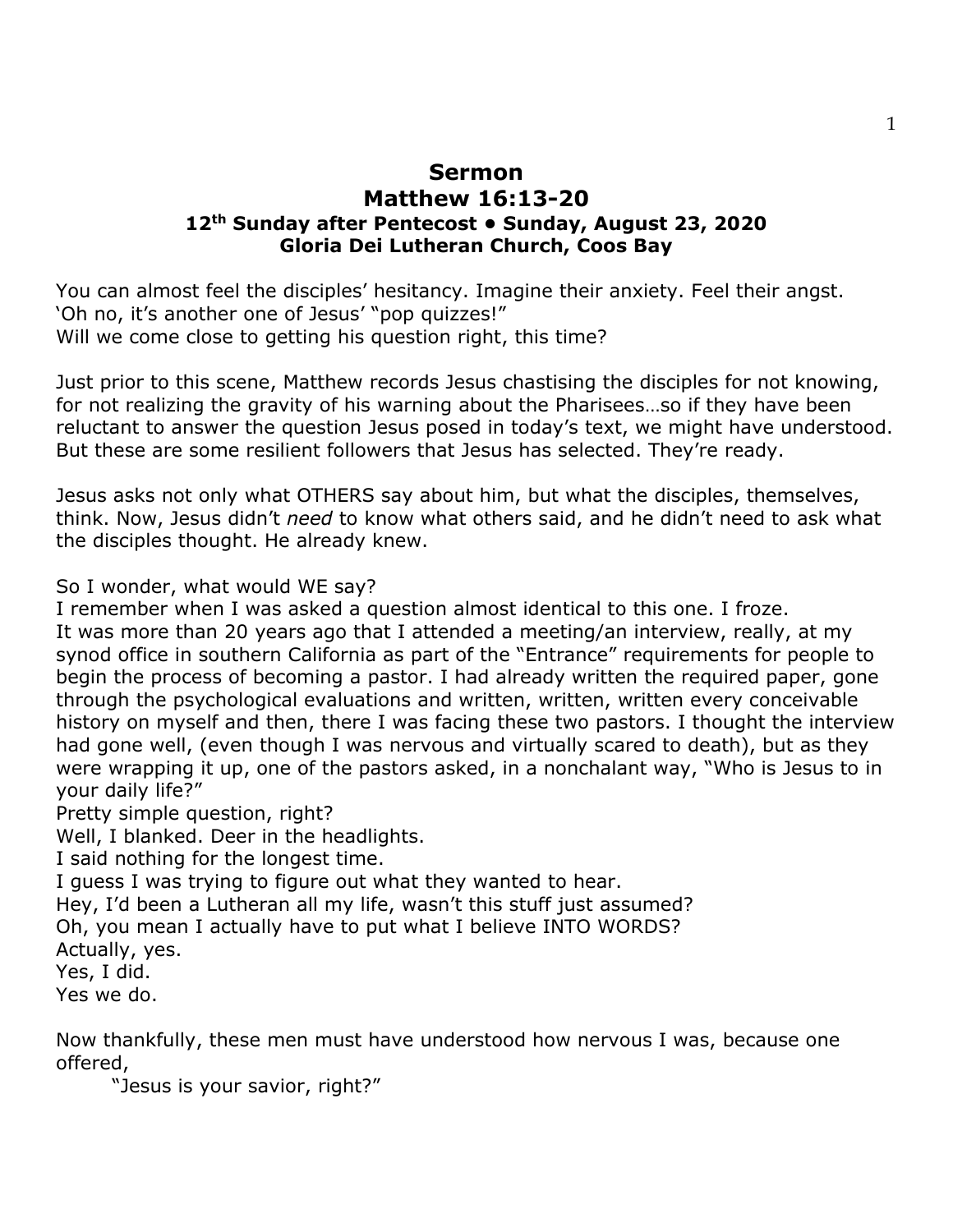Oh, yeah, Jesus is my savior.

But out there, in the real world, when someone wonders why we go to church, why we follow this Jesus, there isn't always someone feeding you the answer.

Here, when Jesus asks, "But as for you, who do you say that I am?" he was doing what all good teachers do, forcing his "students" to put what they have learned into their own words. Isn't that what essay questions are all about? Jesus helped his followers to put their faith into their own words so that they could take what they understood about Jesus and begin to formulate what they might say to others. Jesus was preparing the disciples for the time when they would go out to take Jesus' message to the rest of the world.

## So, who would *you* say Jesus is?

MY first thoughts go to the song, "For Unto Us a Child is Born" from Handel's Messiah. Handel uses the words from the 9<sup>th</sup> chapter of Isaiah, about the one who was to come. Wonderful, Counselor, Almighty God, the Everlasting Father, the Prince of Peace. But those aren't MY words, they are the prophet Isaiah's.

My words for Jesus are: God on Earth; pure, unconditional love; true grace; salvation embodied.

English is a funny language – with more words than most other languages, but in this case, we use the same word, "you," to mean both singular and plural. Even though I'm not from the South, sometimes, for clarity, I'll say, 'you all ' to ensure that you know I'm talking to the whole group of you. In this instance, when Jesus says "you" it is the plural form.

He is asking the collective body of the disciples, all of them. Simon Peter, then, answers on behalf of the group.

But when Jesus responds, he directs his statement only to Simon Peter, so here Simon Peter plays a unique role in the founding of the new community.

Jesus gives Simon the new nickname, Peter –

Which, in Greek, is Petros and means ROCK..

Of course, it is now, but then, Peter was not a name anyone would give to a child. We had Rock Hudson, but you don't find that name used much, and certainly not then.

Words and the way they are used are intriguing

Here is the idea we get that the assembly is the church that Jesus builds …Matthew uses the Greek word for church, ecclesia.. We get the English word, ecclesiastic… Matthew is the only one of the gospel writers to use this word, and I think that he may have been using it to contrast Jesus' "new community," the "new church," with "their synagogues."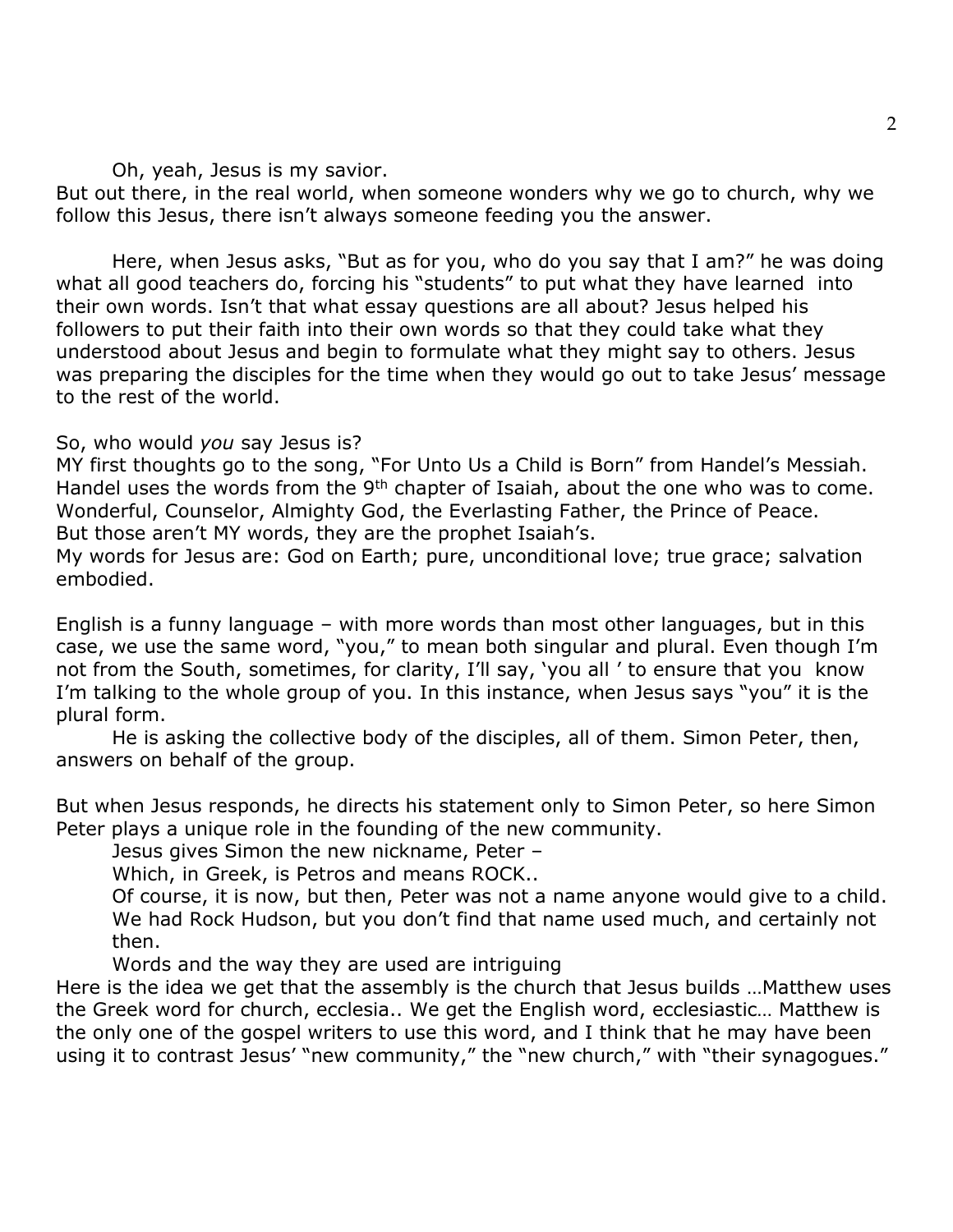Although Peter is to be the foundation, it is important to remember that it is Jesus who is the builder of the church. Jesus is revealed as the one who constructs the new community, pictured as a building.

**As in** the last couple of gospel stories, here Peter isn't singled out because he has attained special insight, or even because he has great faith, but he is special because he has received God's gift of grace…

Think of what it means to receive this grace. To be able to know that our future with God is secure. To know that we don't have to pass any "pop quizzes" for our salvation.

Grace from God is our free gift. And this magnificent grace wasn't given just once and only to this small group of people, but this grace is continually given to everyone for all time.

Again, Peter is again standing in for each and every one of us. He symbolically receives the grace that is the gift for each and every one of us.

If that is the case, then WE are the rock upon which Jesus would build his church. And here, I think Jesus means us, the collective "we,"

And that is most certainly true here at Trinity….

You are a community that gives of itself, both of its emotions and resources, to help the larger church.

A community of faith that works together and has a vision for its future.

Many of us will be going back to school soon, either as students or teachers. So, to put us all on the same page, so to speak, here's a little pop quiz of your own to take.

You won't need paper or pencil, I'd just like you to think about the answers to yourself.

- 1. Name the five wealthiest people in the world.
- 2. Name the last five Heisman trophy winners.
- 3. Name the last five winners of the Miss America contest.
- 4. Name ten people who have won a Nobel or Pulitzer Prize.
- 5. Name the last half dozen Academy Award winners for best actor and actress.
- 6. Name the last decade's worth of World Series winners.

How did you do?

Seriously. These are no second-rate achievers. They are the best in their fields.